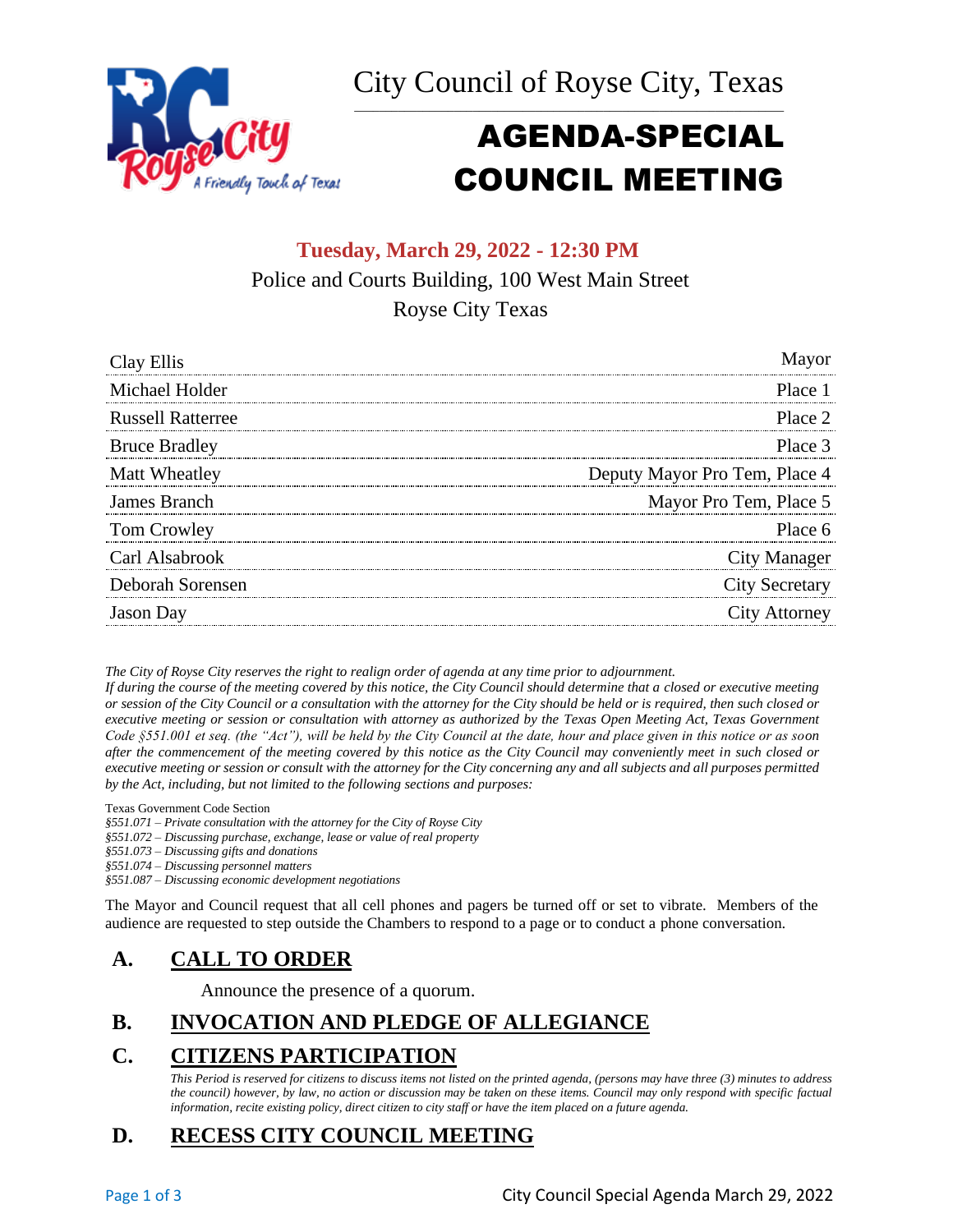## **E. PUBLIC HEARING**

1. Take testimony pertaining to a Specific Use Permit for a Tattoo Parlor/Studio located at 213 South Elm Street, Suite 101, Royse City, Texas.

## **F. CLOSE PUBLIC HEARING**

## **G. RECONVENE CITY COUNCIL MEETING**

### **H. CONSENT AGENDA**

*All items under Consent Agenda are considered to be routine by the City Council and will be enacted by one motion. There will not be separate discussion of these items. If discussion is desired, that item will be removed from the Consent Agenda and will be considered separately.*

1. Approve the minutes of the March 22, 2022 regular meeting

#### **I. BUSINESS**

- 1. Consider and act concerning an Ordinance regarding a Specific Use Permit for a Tattoo Parlor/Studio located at 213 South Elm Street, Suite 101, Royse City, Texas, and any matters related thereto.
- 2. Consider and act concerning an Ordinance regarding a Development Plat of Rusted Rail Addition, being 9.957 acres situated in the Shelby County School Land Survey, Abstract No. 946, Royse City ETJ, Hunt County, Texas, and any matters related thereto.

## **J. RECESS CITY COUNCIL MEETING**

## **K. EXECUTIVE SESSION**

*Recess into Closed Session in compliance with Section §551.001 etseq. Texas Government Code, to wit:*

Section §551.071 - Consultation with City Attorney Section §551.072 - Discussion of purchase, exchange, lease, or value of real property

- 1. Discussion of purchase, exchange, lease, or value of real property located off of Lamar Street.
- 2. Discussion of purchase, exchange, lease, or value of real property located along Hwy 66, west of FM 1777,

## **L. CLOSE EXECUTIVE SESSION**

## **M. RECONVENE CITY COUNCIL MEETING**

1. Take any action as a result of the Executive Session.

#### **N. FUTURE AGENDA ITEMS**

1. Consider and/or action to determine and direct City Staff in scheduling topics for discussion at future City Council Meetings, and any matters related thereto.

## **O. ADJOURN**

#### **CERTIFICATION**

I do hereby certify that this Public Meeting Notice was posted on the outside bulletin board, at the front entrance of City Hall of the City of Royse City, Texas, a place convenient and readily accessible to the general public at all times, and said Notice was posted on the following date and time:

**Posted March 24, 2022 by 4:00 pm and remained so posted at least 72 hours before said meeting was convened.**